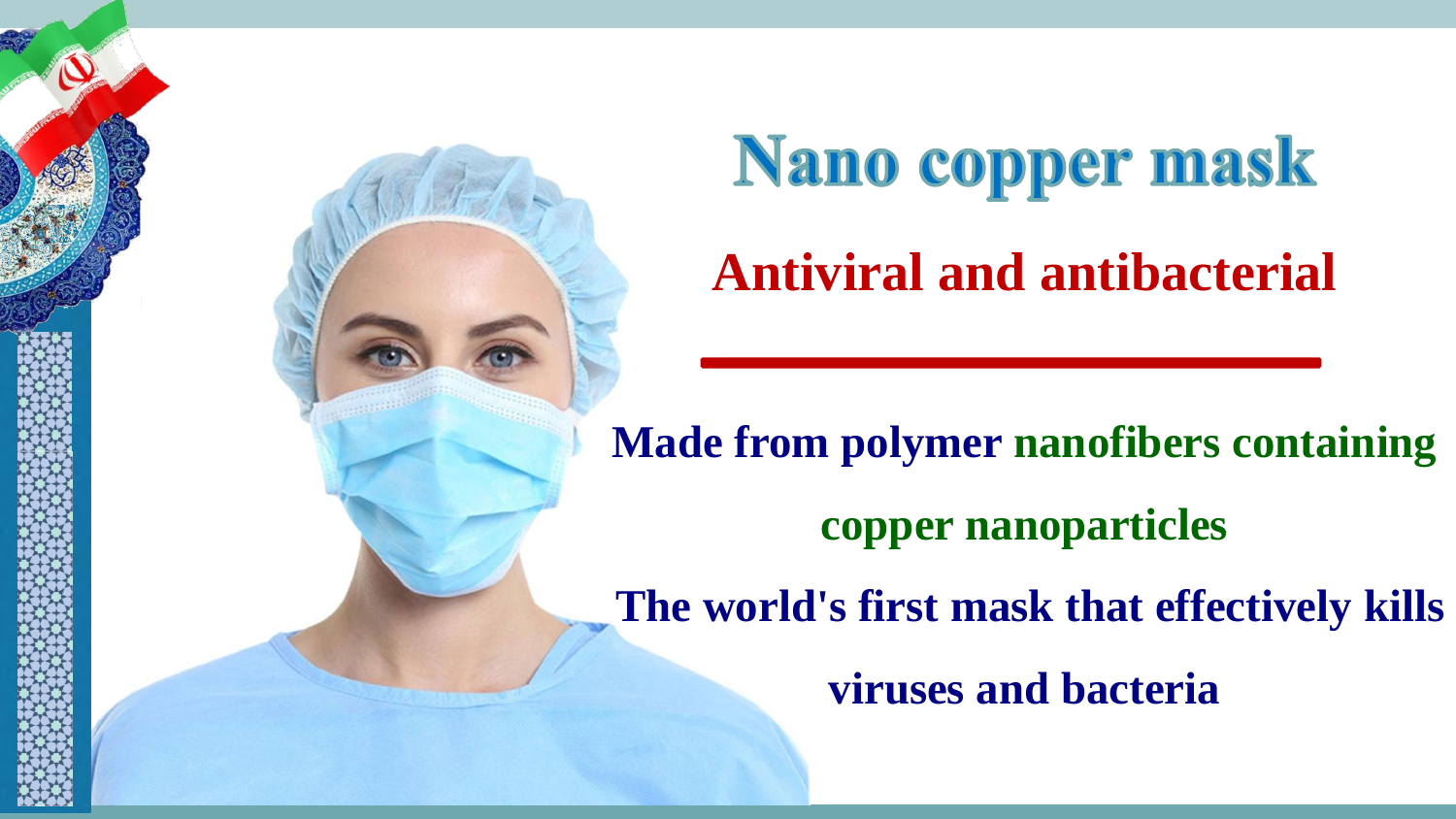## **What is a Nano-copper mask and how is it different from a regular mask?**



**These masks are made of polymer fibers containing copper nanoparticles. Polymer fibers form a layer of mask that has nanometer-sized pores. This property absorbs very small nanoparticles in the Nano layer in the mask layers. In this way, all nanometer particles will be trapped on the surface of the mask, which makes this type of mask capable of N99 masks.**

### **More important feature:**

**The important thing will happen here that copper nanoparticles come into action and by applying their anti-viral properties, they kill viruses and very fine bacteria, and as a result, the surface of the mask is permanently free of viral and bacterial contaminants.**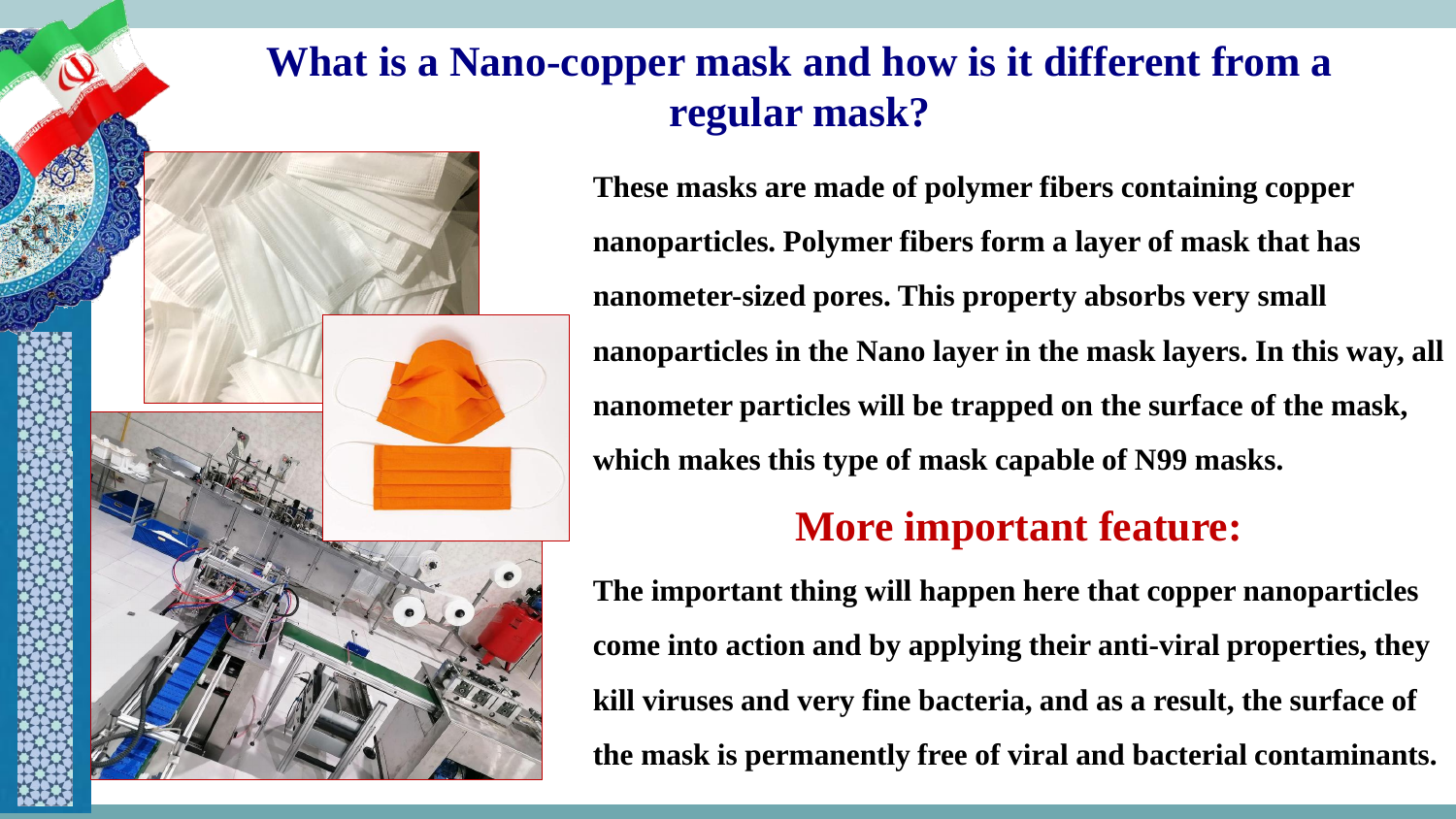

- **Trapping of microorganisms and biotic and non-biotic contaminants in nanofibers**
- **Eliminate bacterial, viral, mold contamination on the mask surface in less than a few seconds (scientifically confirmed)**
	- **Always free of viruses and bacteria**
- **Ability to use the mask multiple times**
- **Hours of continuous use of the mask**
	- **Not spreading viruses and bacteria from the surface of the mask after removing it**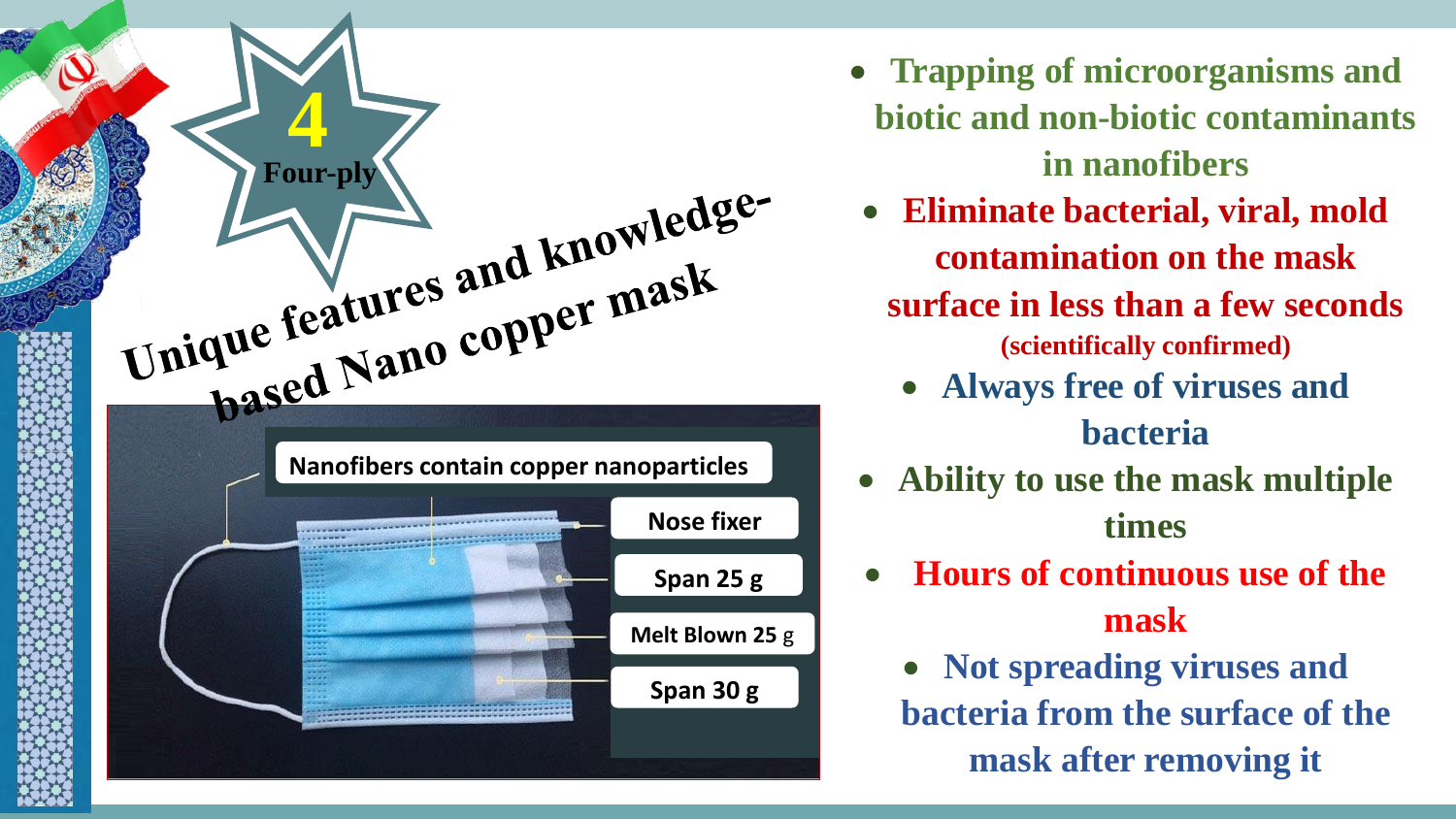# **Why is Nano-copper mask**

#### **more effective than antibacterial masks available in the market??**

**Antibacterial masks available in the world market today, due to the use of silver and zinc particles to apply antibacterial properties for effectiveness need to be in special conditions.**

**Silver nanoparticles in order to kill viruses and bacteria on the surface of the mask must be exposed to high temperatures of 35 degrees and humidity of more than 95%, which is not possible.**

**But copper nanoparticles do not need any special preconditions and conditions to eliminate contaminants, bacteria, viruses, etc., and at any temperature and any humidity, in any condition, even moles have significant antibacterial and antiviral properties.**